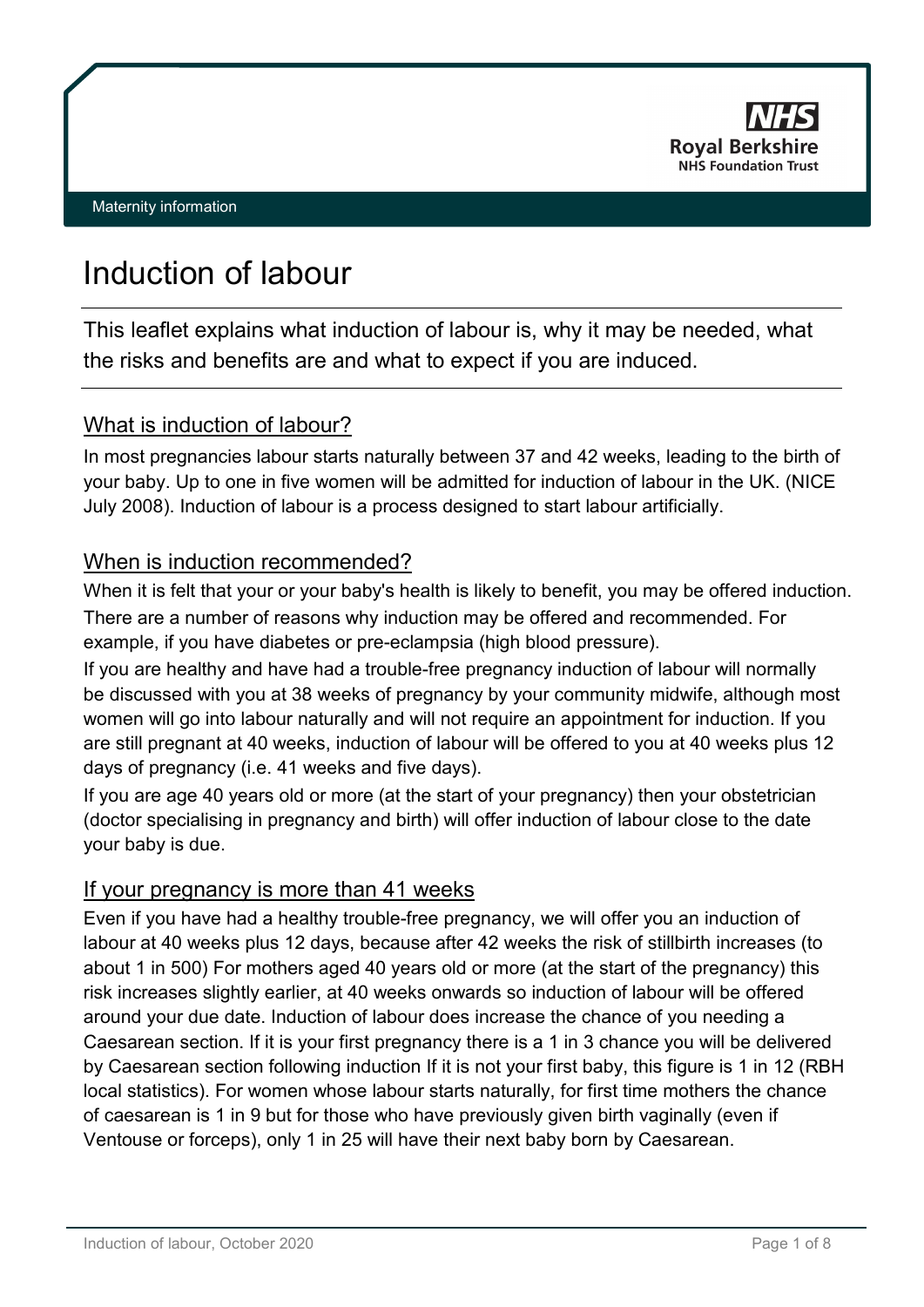If you accept an induction of labour, the disadvantages can be that it may take longer to go into labour, sometimes taking up to 48 hours or more; there is also a small risk that the induction process will make your baby distressed, so continuous monitoring of your baby's heart rate is advised when labour commences, and dependent on the drug being used to induce your labour; induced labours can be more painful; you are more likely to need an assisted delivery (ventouse or forceps) or a Caesarean section

An ultrasound scan in early pregnancy (before 20 weeks) can help to determine your baby's due date more accurately. This reduces your chances of unnecessary induction due to incorrect dates.

If you choose not to be induced at this stage, then from 42 weeks you will be offered:

- Alternate day checks of your baby's heartbeat using a piece of equipment called an electronic fetal heart rate monitor (CTG or cardiotocograph).
- Twice weekly ultrasound scans to check the depth of amniotic fluid (or 'waters') surrounding your baby.

These tests will help us to monitor the health of your baby.

#### Membrane sweeping

This has been shown to increase the chances of labour starting naturally within 48 hours of having this done and can reduce the need for other methods of induction of labour. Membrane sweeping involves you having a vaginal examination whereby your midwife or doctor places a finger just inside your cervix and makes a circular, sweeping movement to separate the membranes from the cervix. It can be carried out at home, at an outpatient appointment or in hospital. If it is your first baby this will be offered at both 40 and 41 weeks of pregnancy. If it is not your first baby it is recommended at 41 weeks of pregnancy. You may find the internal examination uncomfortable and you may experience some bleeding similar to a 'show' following the procedure. This is because the internal examination involves stretching your cervix. This is normal and will not cause any harm to your baby nor will it increase the chance of you or your baby getting an infection.

# What does induction involve?

All mothers will be admitted to the Induction of Labour Suite on Marsh Ward Level 4 (IOL suite) where you will usually remain until you are transferred to the birthing environment for ongoing labour care. When you arrive the midwife will show you to your bed, and check your blood pressure, temperature and pulse. The baby's heartbeat will be monitored electronically for about 30 minutes.

The midwife will examine you internally to see if the neck of the womb (cervix) is open or ripe and advise you of the recommended method of induction.

#### Using cervical ripening balloon (CRB)

If the cervix feels closed it needs to be ripened before we can induce your labour. This can be done by using a hormone pessary (see prostaglandin below) or a drug free method. The cervical ripening balloon is a drug free device which is gently passed through the cervix.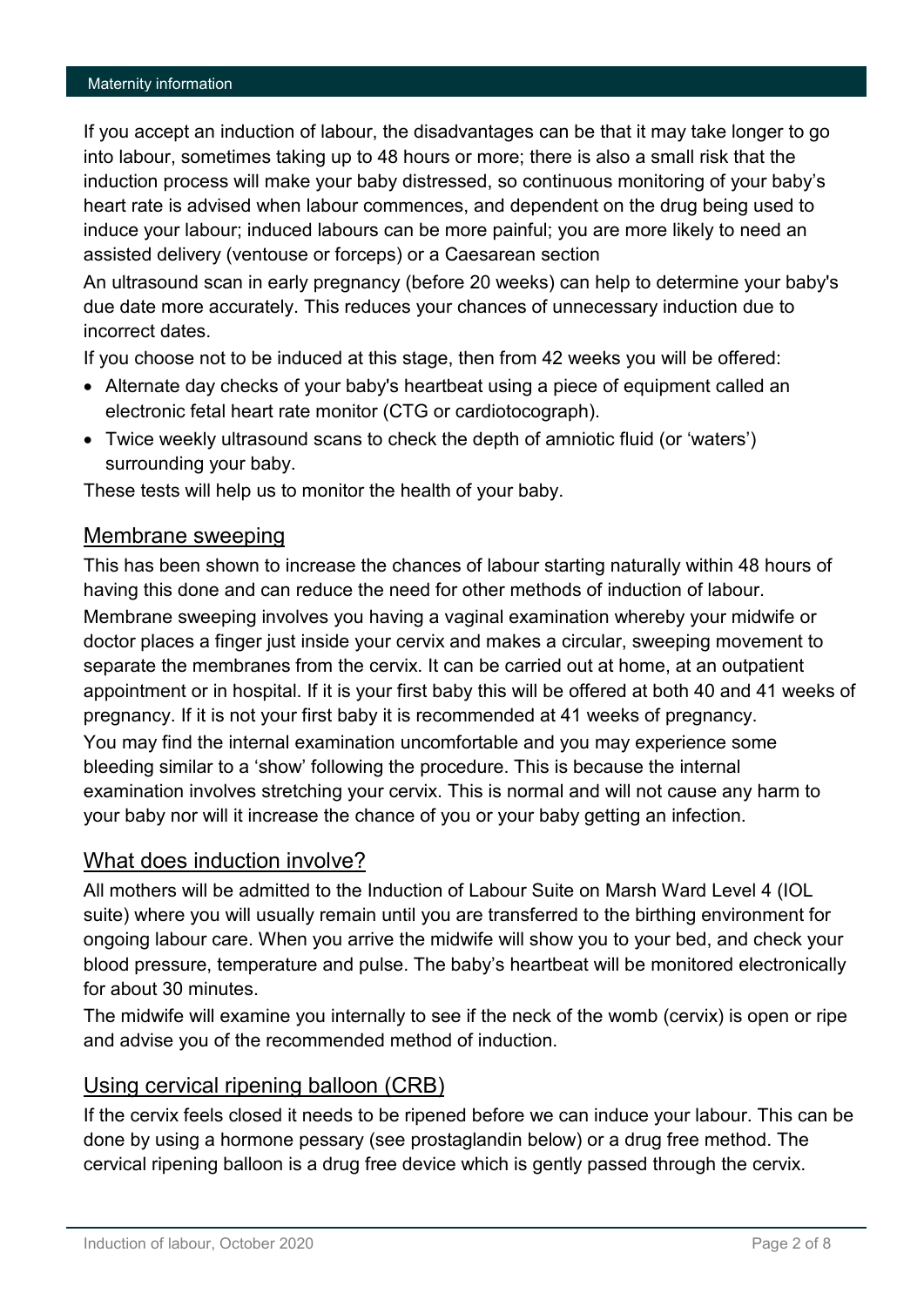Two balloons are then inflated with saline so that gentle pressure is applied to both the inside and outside of the cervix. The tail of the balloon can be tucked into your underwear and you may wish to wear a second pair of pants so that it can be tucked in comfortably between the two.



Over a period of 12 to 24 hours this gently softens and opens the cervix so that it is ready for the next stage You may experience some mild-moderate period like cramps following insertion, however this method of cervical ripening is unlikely to cause any uterine contractions or start labour and therefore you are free to mobilise or rest as you wish once the balloon has been inserted. You may find the process to insert the balloon a little uncomfortable however your midwife will offer you entonox to use if you wish. You may also experience

some abdominal discomfort usually 2-3 hours after the balloon is inserted and you will be offered some simple pain relief. This should settle after a few hours, but if it doesn't then please speak to the midwife who will be able to advise you.

It's very important to make sure you can empty your bladder every 3-4 hours and we would encourage you to eat and drink as normal.

If the balloon falls out within 24 hours, it has done its job and you are ready to have your waters broken. Otherwise, the balloon will be removed between 12 and 24 hours after it has been inserted and you will be assessed and have your waters broken. There needs to be a room on the delivery suite and a midwife to provide one to one care at this stage which is why there is sometimes a delay until this can be facilitated.

You may need to have your legs in the stirrups in order to have your waters broken but you will again be offered gas and air to breathe to help you to relax. For some women it may not be possible to break your waters after the balloon is removed. We will then talk to you about the next course of action which may be to offer you one of the pessaries as described below.

# Going home following insertion of CRB

If your pregnancy has been uncomplicated and you have just been under the care of your community midwife and GP, then following insertion of the balloon, and if you and your baby are well, the midwife can offer you the option of returning home to await the next assessment.

You will need to have your own transport available and a responsible adult with you at home at all times

Please make sure that the hospital has your correct contact details before leaving the hospital including your phone number. The midwife will make arrangements for you to return for the next assessment.

You will be asked to return to the hospital after 12 hours. Here a wellbeing check will be completed for you and your baby and we will aim to remove the balloon. Prior to you returning, the midwife will liaise with the delivery suite coordinator to see if there is capacity for us to continue with the induction at this time and therefore we are able to remove the balloon. If we are not able to do so, such as in cases where the unit is busy, we will leave the balloon in place until we are able to transfer you to delivery suite, or you reach 24 hours post insertion. In these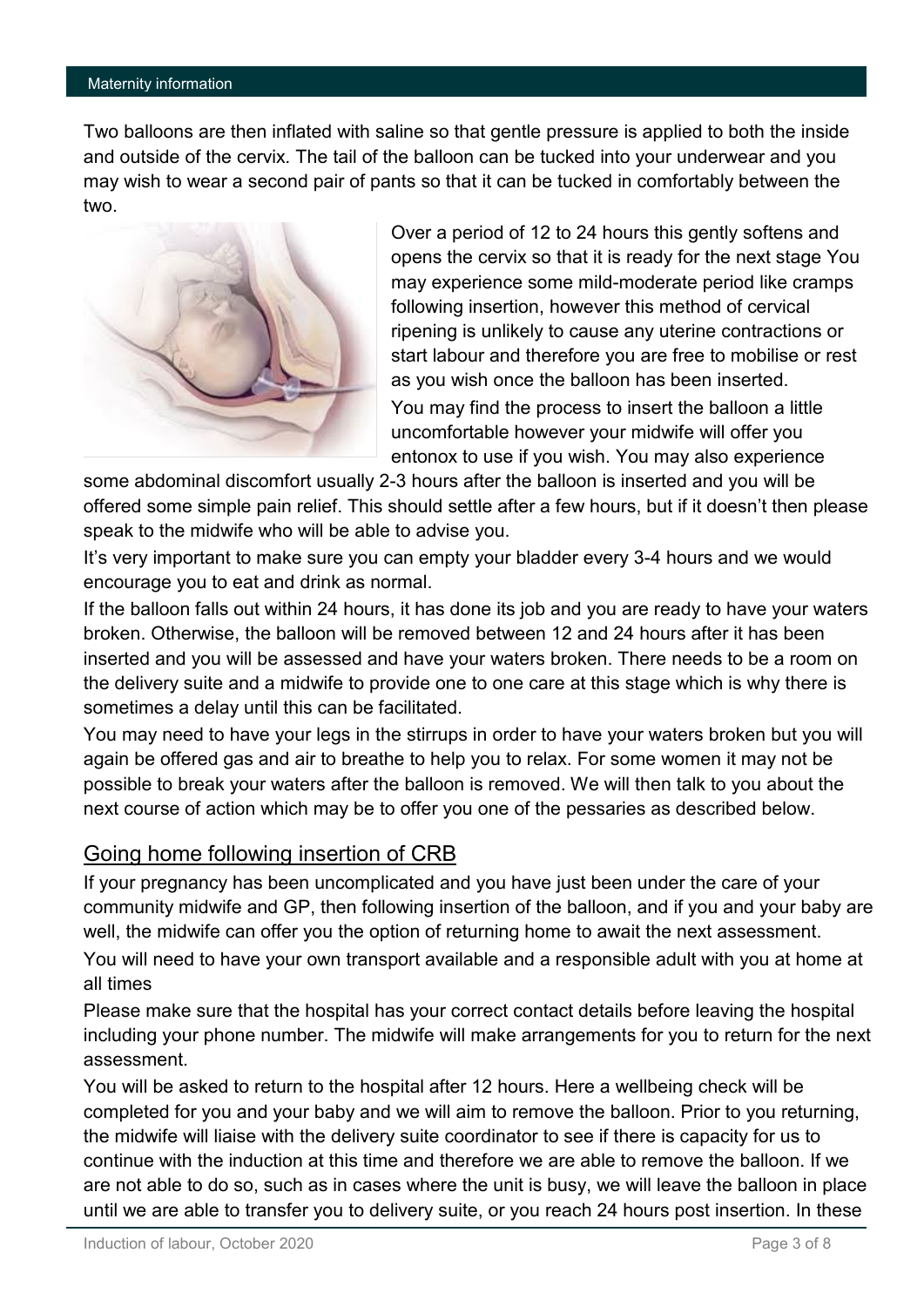cases, as a bed space will be available for you on the IOL Suite, you would be welcome to stay on the ward, however you may return home again if you particularly wish to.

If the balloon falls out whilst you are at home, please contact the Induction midwife to arrange an earlier assessment.

You must telephone the IOL Suite if you experience any of the following:

- You start contracting (more than period-like cramps)
- You are unable to pass urine
- Your waters break
- The baby is not moving as usual
- You feel unwell
- You have a raised temperature or flu like symptoms
- The balloon falls out
- You are worried for any reason

Please phone the induction midwife on 0118 322 7825. If you are unable to get through to the midwife, please call the triage line on 0118 322 7304

## Using prostaglandins

This is an alternative method of preparing your cervix using a drug. The pessary contains Prostaglandins that are released at a steady rate. This should start to soften and open the cervix.

The pessary looks like a small tampon and has a long tape attached to it, which enables the midwife to remove the pessary after 24 hours has passed. The tape may be tucked into the vagina so you should be careful not to pull on it.

You will be asked to lie on your side for 30 minutes following insertion of the pessary. This allows the pessary to absorb moisture from your vagina, which will make the pessary swell and prevent it from falling out. After this time, you will be able to move around as normal. 24 hours after insertion of the pessary, the midwife will check if your cervix has ripened and remove the pessary. If it has, you are ready to have your water's broken. This will be done as soon as a midwife and room on the delivery suite are available. Please note there may be a delay if there is no midwife or delivery room available.

If after 24 hours your cervix is not open the pessary will be removed and the midwife will discuss further treatment with you and arrange for you to see a doctor. The options at this time would be a further attempt to induce labour with a second propess pessary and potentially a Prostin gel or delivery by Caesarean section.

Please inform the midwife if the colour of your vaginal loss changes, if you experience any bleeding or if you start to have contractions.

While the Propess is in place and after it has been removed, please continue to eat and drink normally until you go into labour or are transferred to delivery suite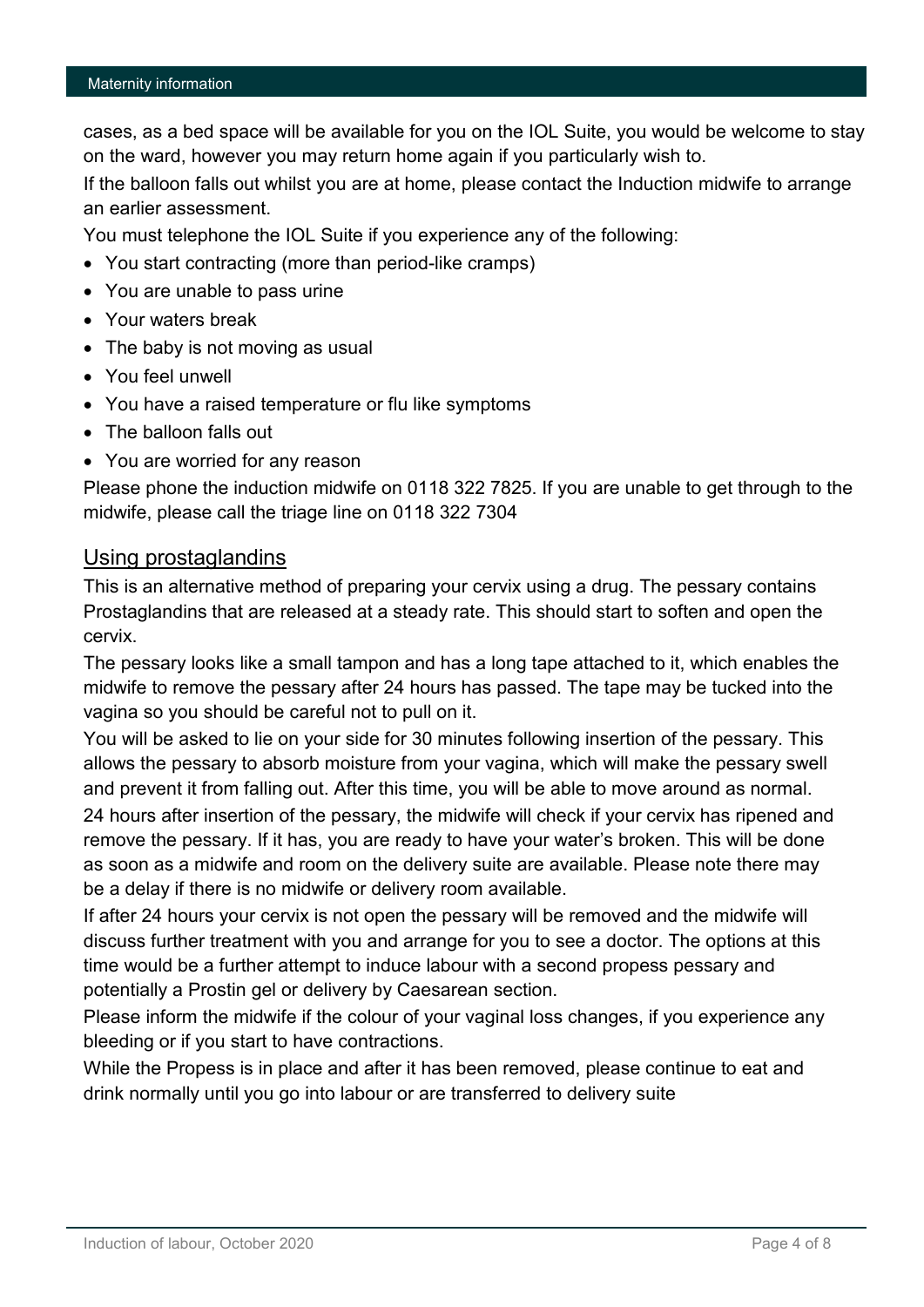# Possible side effects of using prostaglandins

Some women have very minor side effects. Most women do not experience any pain until contractions begin, however some women do experience period type pains. This is normal and it is an effect of the hormone in the pessary. You may have some nausea or diarrhoea. Thousands of women have been studied using this method of induction and it has been found to be safe for both mothers and their babies. Some women experience very frequent contractions; this is called hyperstimulation. If this occurs, it may be necessary to remove the pessary. In rare cases this may cause the baby to become distressed and delivery by Caesarean section may be necessary.

Some women will be offered the opportunity to go home, but some will need to stay in the Maternity Unit. The midwife will discuss this with you. The midwife will check your blood pressure and pulse and listen to the baby's heartbeat every 4 hours.

If the string from the pessary comes out of your vagina, you must be careful not to pull or drag on it, as this may cause accidental removal of the pessary.

#### Please take special care

- When wiping yourself after going to the toilet.
- After washing yourself.
- Getting on and off the bed.

In the unlikely event that the pessary should come out, please inform the midwife immediately. The pessary will need to be reinserted.

#### Inform the midwife if:

- You experience regular contractions (1 contraction in every 5 minutes).
- Your waters break
- You are worried.

## Information for women who go home following Propess

You are able to go home if you have no additional complications and have your own transport available. It is important that a responsible adult will be with you at home at all times. Please make sure that the hospital has your correct contact details before leaving the hospital including your phone number. The midwife will make arrangements for you to return the following day.

You must telephone the hospital if you experience any of the following:

- You start contracting
- Your waters break
- The colour of your waters changes to red or browny green
- The baby is not moving as usual
- You feel unwell
- You have a raised temperature or flu like symptoms
- The pessary falls out
- You are worried for any reason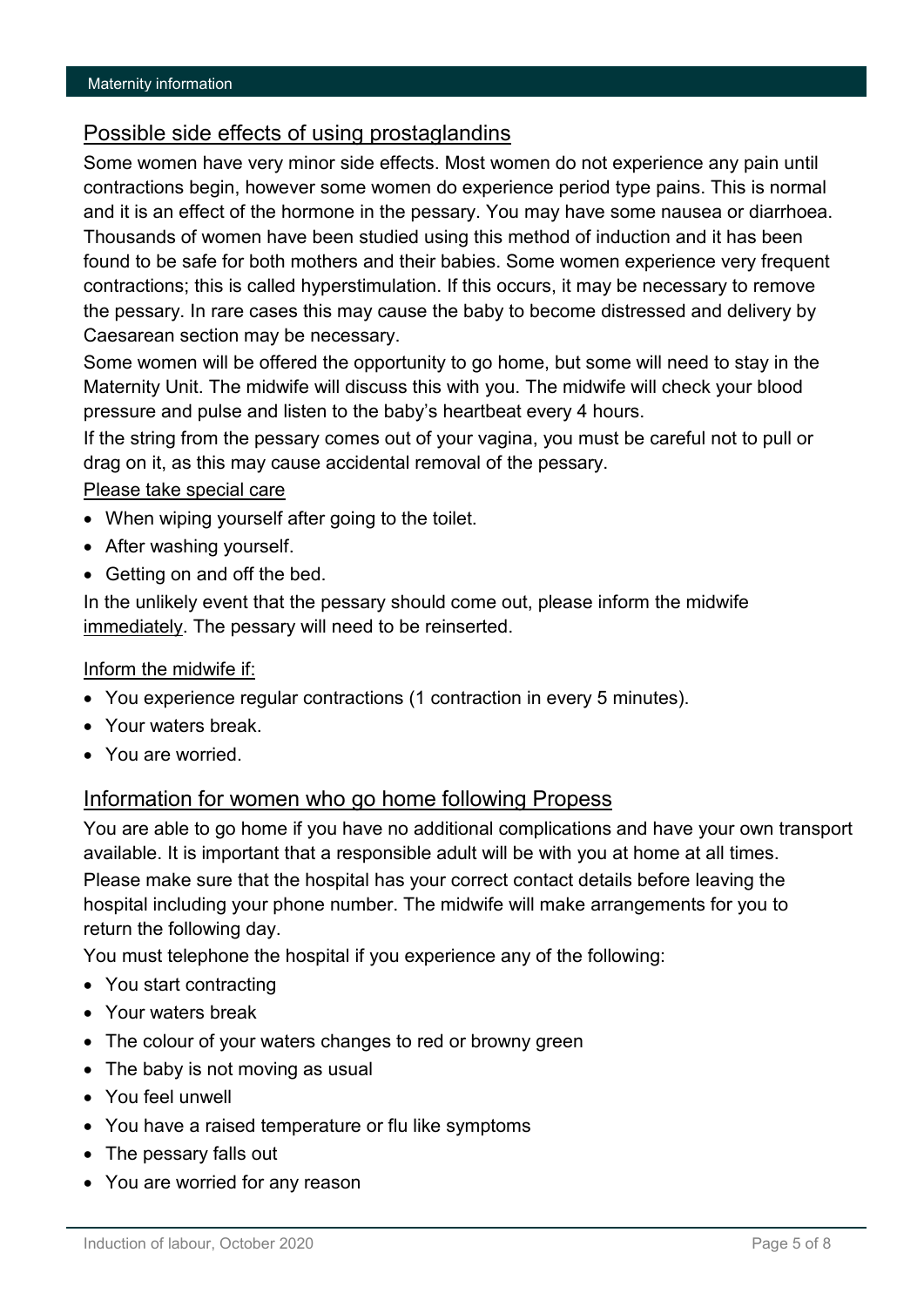### Contact telephone numbers

Please telephone before coming to the hospital:

Induction of Labour Suite: 0118 322 7825

If you go into established labour at any time following insertion of the either the CRB or pessary it will be removed, and you will be transferred to Delivery Suite for ongoing support once a bed is available. If you have no other complications and you start to go into labour following the CRB or pessary you may be transferred to the Birth Centre if you wish to do so.

## Breaking your waters and using Oxytocin

If your cervix is open, or once it has been ripened, we can induce labour by breaking the waters around the baby and starting a hormone drip (Oxytocin) to bring on the contractions. Breaking your waters involves the midwife or doctor performing a vaginal examination; they will use a small instrument to make a hole in the bag of waters around your baby. This will cause no harm to your baby, but the vaginal examination needed to perform this procedure may cause you some discomfort.

Even if you are known to carry the bacteria Group B streptococcus it will still be necessary to break your waters in this way.

Please be aware that if Delivery Suite is busy, and no midwife is available to perform this procedure your induction will be delayed until a midwife is available.

You may need to be given Oxytocin if your contractions have not started once your waters have been broken. Oxytocin is given in hospital in the delivery room and is a drug that encourages contractions. Oxytocin is given through a drip and enters the bloodstream through a tiny tube into a vein in the arm. Once contractions have begun, the rate of the drip can be adjusted so that your contractions occur regularly until your baby is born. Whilst you are being given the Oxytocin the midwife will monitor your baby's heartbeat continuously. If you require Oxytocin you will not be able to go the Birth Centre.

## Possible side effects of using Oxytocin

Women who have Oxytocin are more likely to have an epidural to help with pain. An epidural is a pain relieving injection given into your back.

Because Oxytocin is given by a drip, being attached to this will limit your ability to move around. Whilst it may be okay to stand up or sit down, it will not be possible to have a bath or move from room to room. Very occasionally, Oxytocin can cause the womb to contract too much which may affect the pattern of your baby's heartbeat. For this reason, we need to monitor your baby's heart rate continuously using a CTG. We have telemetry (wireless) monitors in all our birthing rooms.

## Pain relief

It is unlikely that you will require any pain relief until your contractions start. There are various forms of pain relief available to you. Information leaflets 'Pain relief in labour' and 'Epidural for pain relief in labour' are available from the Trust website.

Ask your midwife for a copy or visit the Trust website at <https://www.royalberkshire.nhs.uk/patient-information-leaflets/?AccessLetter=M>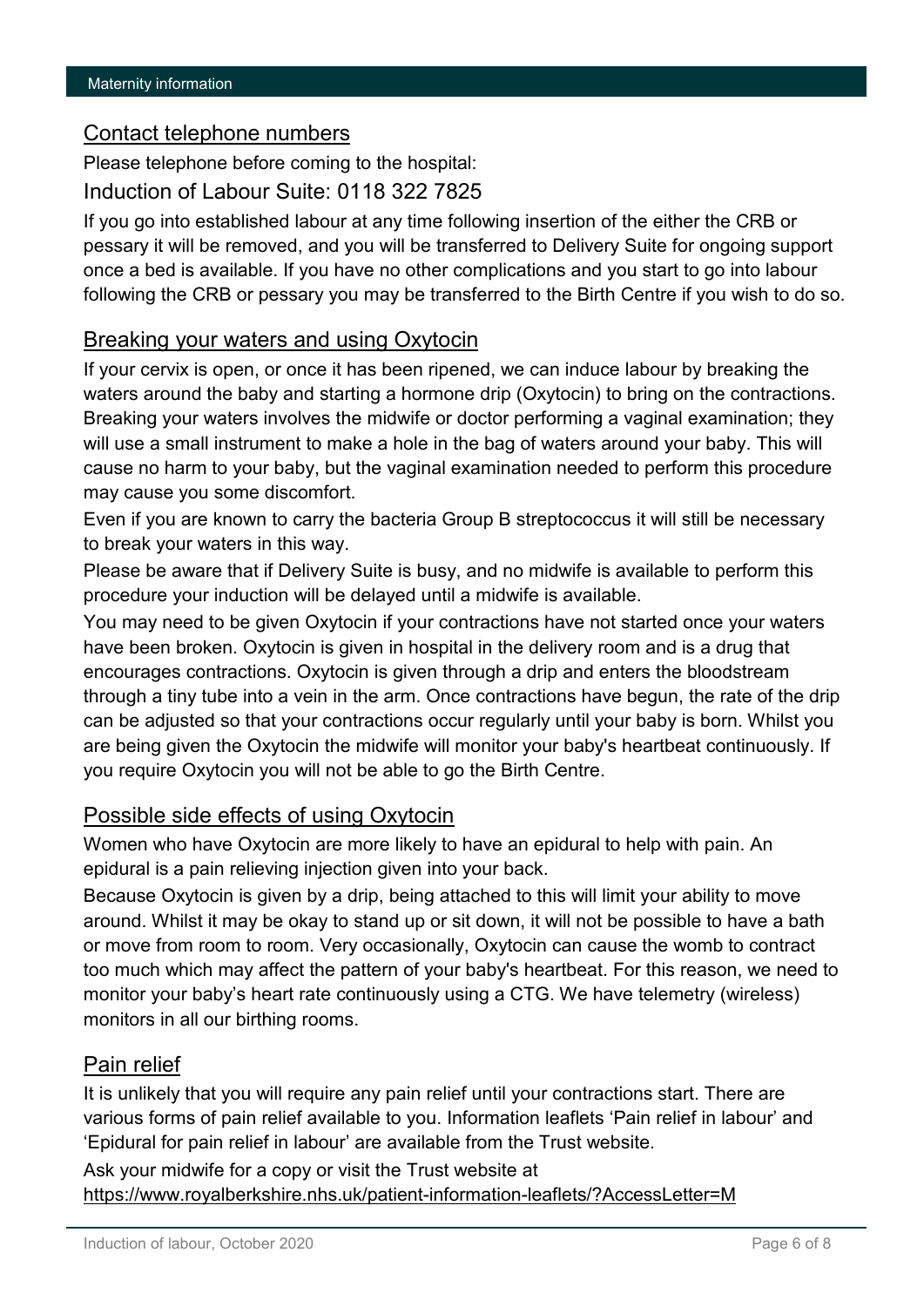# When will the induction process start?

You will be booked for induction by either your community midwife or obstetrician (if seen in clinic or on the antenatal ward) and the recommended time for this will be discussed with you. You may not be given an exact date until nearer the time (approximately a week before). You will be contacted on this date to confirm if we are in a position to commence your induction. You will be informed by the Induction Suite (IOL) midwife immediately when a bed is available, please note that this could be during the day or night. While you are waiting at home we advise you to rest eat and drink normally.

'Induction of Labour is a two-part process and sometimes there are unavoidable delays between your given induction date and the day you actually deliver your baby. A bed is first required on the induction suite to start the induction process, and then a second bed is required on either the Delivery Suite/Rushey Ward (if appropriate) where you actually give birth.

We will always wait until it is absolutely safe for both you and your baby before we can move you from the induction suite to delivery suite'. At these times the IOL midwife and the consultant obstetrician will constantly be reviewing the situation to ensure safety. If your induction is delayed the IOL midwife will provide you with phone numbers in case, you have any concerns during this time. The IOL midwife will also aim to keep you updated throughout the day/night on the bed capacity and will invite you in once a bed is available. As well as peaks of activities, we can also have periods when the IOL suite has beds available with no admissions due. On occasions like this, we will look at the next day's planned inductions and may call you to ask if you would like to come in a day earlier to start the process if clinically indicated.

# Where will the induction take place?

You will be invited to attend the IOL Suite on Marsh Ward on Level 4 in the maternity block on Craven Road. You will remain in this area until your transfer to the Delivery Suite or the Birth Centre. You do not need to lie in bed throughout the induction process. You may also be able to go for a walk and in some instances return home if you have had either a CRB or Propess and are suitable to return home.

# What to bring

Please bring your overnight bag and your baby's clothes, nappies etc, also some loose change for vending machines and the telephone.

As the Induction process can sometimes take some time please feel free to bring in some books/magazine/card games etc. to help pass the time.

We do provide food and refreshments for mums, but we cannot feed hungry partners. Vending machines or shops within the unit offer sandwiches, crisps and cold drinks.

#### Arrangements for partners

You may have one birthing partner stay with you at all times in the IOL Suite. The facilities for partners are limited with only a chair being available for rest. Your partner will also have